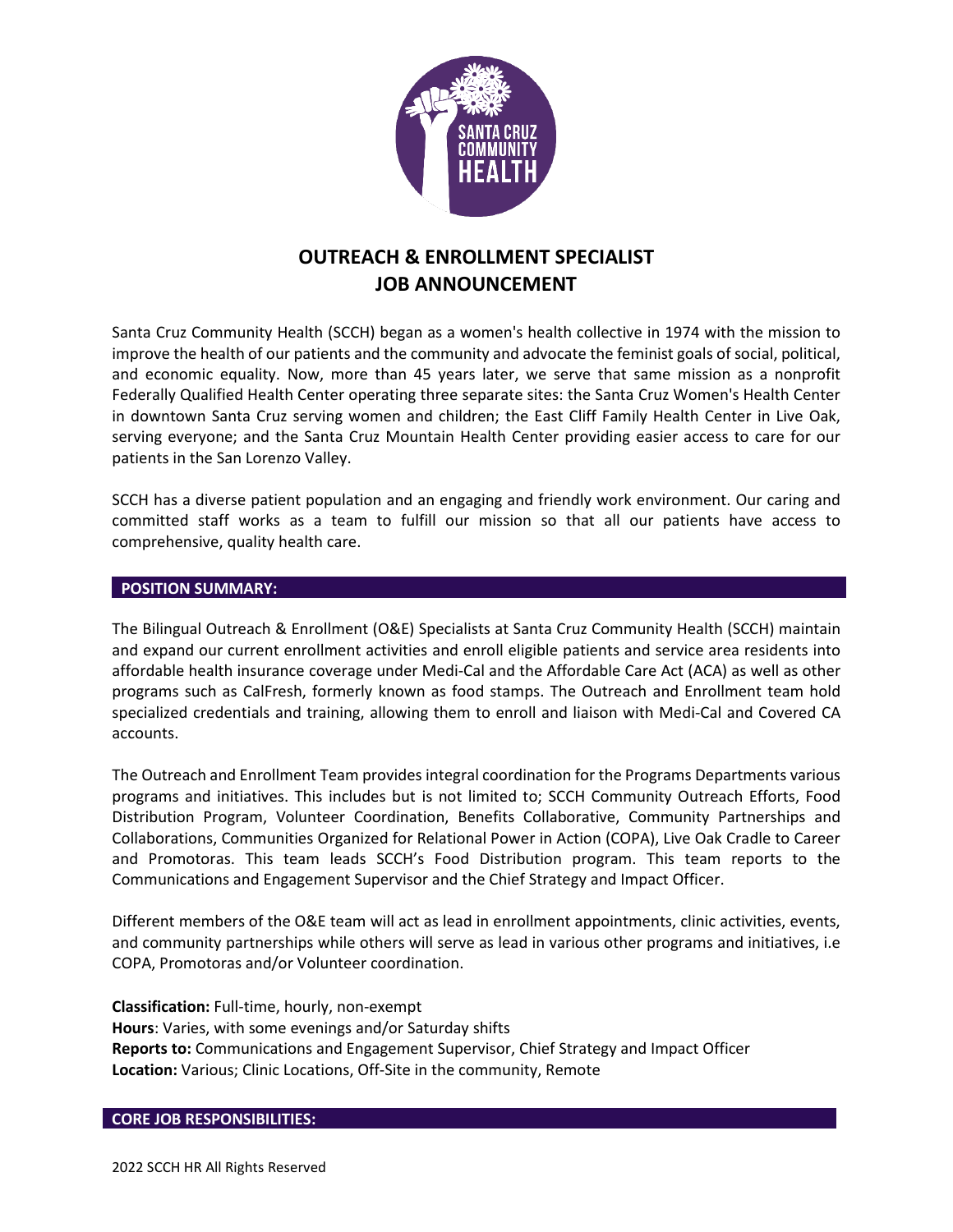## **Patient Enrollment and Application Assistance**

- Manages and executes our current enrollment activities and enroll eligible patients and service area residents into affordable health insurance coverage under Medi-Cal and the Affordable Care Act (ACA) as well as other programs such as CalFresh.
- Must be certified as a Covered California Certified Application Assister (CAA) or complete the CAA certification once hired, which includes fingerprinting, background test, online training and test.
- Must complete State training and pass the aptitude test to become a Covered California Enrollment Counselor.
- Complete California Coverage & Health Initiatives (CCHI) Health Access Assisters Training
- Keep up to date on state and local certifications and relevant trainings.
- Communicate health insurance program eligibility to families.
- Hold clinic hours for patient appointments to assist, educate and enroll, both in clinic and remotely.
- Collect and review health insurance enrollment documentation.
- Complete health insurance enrollment applications accurately and efficiently.
- Work with Enrollment and Outreach Specialist staff to identify and outreach to current patients who may be eligible for coverage.
- Manage all mailings, phone, clinic signage, and other forms of patient education and communication.
- Maintain all database and spreadsheets to track outreach calls, applications, and successful enrollments.
- Manage other program enrollment services such as CalFRESH (food stamps), Earned Income Tax Credit and/or other services or referrals.
- Work with community partners and resource organizations such as, but not limited to: County local Health Care Outreach Coalition to identify best practices, share information, and collect and share enrollment activity data.

## **Food Distribution Program**

# **Manages the SCCH Organization Food Distribution Program and Volunteer management.**

- Manages and executes SCCH's Free Food Distribution (FD) Program and other SCCH Food Access Initiatives, i.e Emergency food access, grocery cards, school food pantries.
- Performs physical work to set up the food program layout, receive food shipment, arrange produce bags, non-perishable boxes, and resource flyers and guides.
- Tracks, prepares and submits monthly reports on Food Distribution Program participation to the Second Harvest Food Bank (SHFB).
- Strategizes with Communications & Engagement Supervisor for volunteer recruitment through community members, UCSC student organizations, local high schools, and Volunteer Center.
- Manages the Volunteer Center postings and coordinates VC volunteers.
- Coordinates the active volunteer staffing each week, so we can ensure we are fully staffed
- Managing our active/inactive volunteer tracking sheet.
- Screen existing and potential patients for food delivery.
- Closely partners with Second Harvest Food Bank on county-wide food access efforts
	- $\circ$  Develops and disseminates nutrition education to our patients and FD participants
	- o Attends and presents at SHFB Annual Nutrition Summit.

## **Community Outreach, Events and Engagement**

**Engages in community-wide health initiatives as health care advocates and promoting SCCH services.**

• Participate in county-wide Benefits Collaborative as SCCH representatives to collect, share and present up-to-date health and resource information.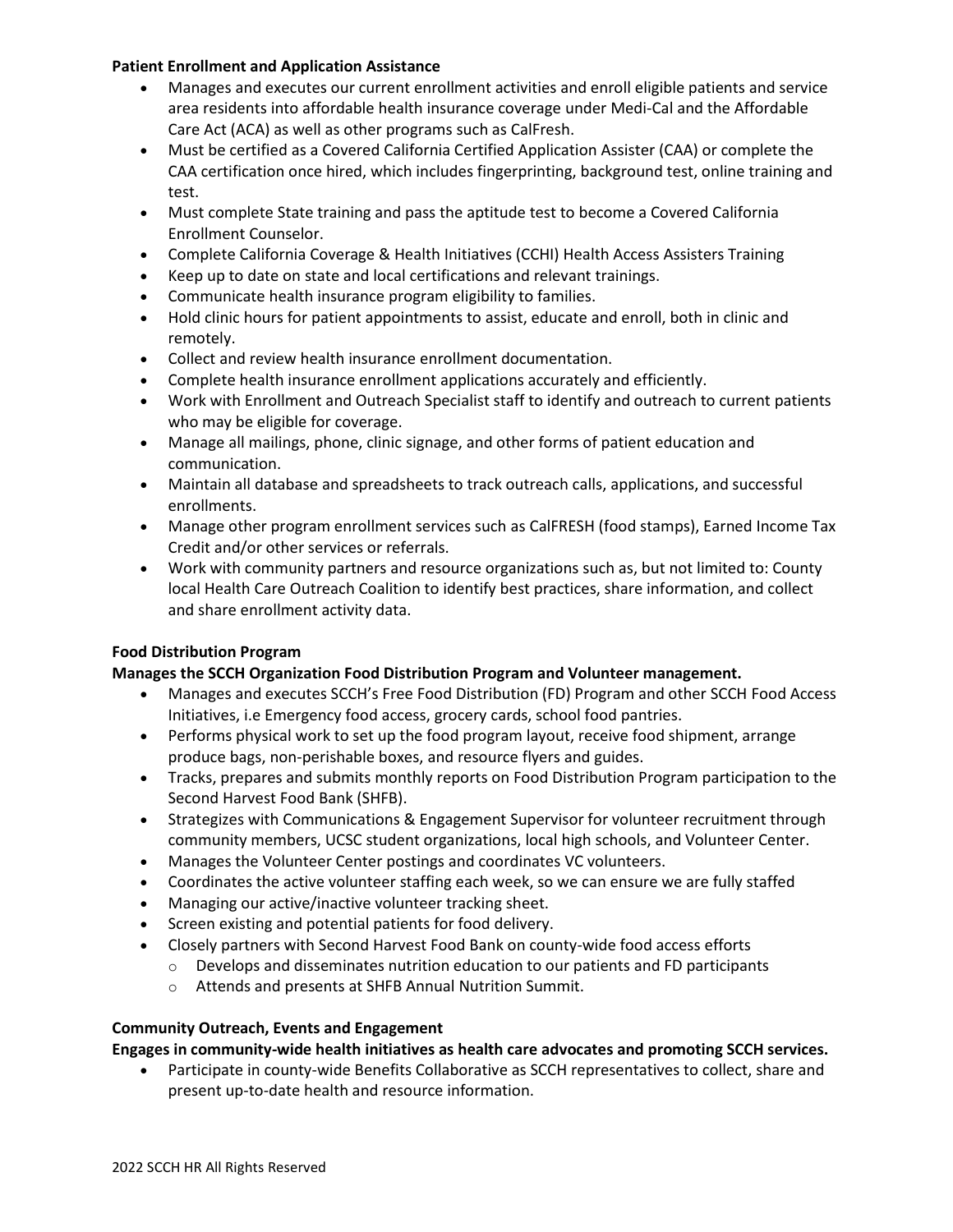

- Cultivate strong relationships with community partners and other advocacy organization, such as: Diversity Center, Community Bridges, United Way, Second Harvest Food Bank, Salud Para la Gente, Dientes Community Dental, County Health Services Agency, Health Improvement Partnership (HIP), Encompass, Live Oak School District, Santa Cruz City School District, Santa Cruz Public Libraries, Santa Cruz Museum of Art and History, Senderos, Bike Santa Cruz, and more.
- Through community partnerships, identifies new opportunities for programs to have positive impact on community health.
- Participates in Community Events and other tabling opportunities as advocates and representatives of SCCH.
- Make presentations at partner organizations, school districts or with partner programs to educate community about SCCH services, enrollment information and other programs.

## **Promotora Program**

**Provides administrative support for Cradle to Career (C2C) Lead Community Organizer and Outreach & Enrollment staff and maintains strong relationships with the Promotoras.**

- Coordinate logistics and schedule monthly trainings for Promotoras, including assisting the C2C Lead Organizer in collaborating and preparing with training partners from within SCCH and outside agencies.
- Set up/host and schedule bi-weekly zoom meetings (currently on 1st and 3rd Monday evenings of every month).
- Provide individual or small group support, mentorship, and training to Promotoras.
- Assist with email correspondence and communications with Promotoras and community partners.
- Provide support as needed to C2C Lead Organizer in preparing for Promotora meetings and trainings, including drafting agendas, preparing presenters and co-facilitators, developing slides or other materials, and notetaking.
- Build a relationship with ALL Promotoras in a professional and friendly manner, and instill a trauma-informed culture and atmosphere of mutual learning and growth.
- Coordinate with Promotoras on community outreach assignments including Food Distribution at the East Cliff Clinic.
- Provide support at events as needed.

# **Patient Advisory**

**Performs the necessary administrative support for the development and maintenance of a patient advisory committee. Serves as the primary point person.**

- Assist Promotoras and patient participants with possible follow-up questions to understand their role as leaders.
- Invite Promotoras and patient participants to meetings.
- Follow up with Promotoras and other participants after each meeting to get their input and feedback.
- Support with outreach calls and documenting on tracking sheet (i.e., keeping up to date contact information such as email, phone number, and address).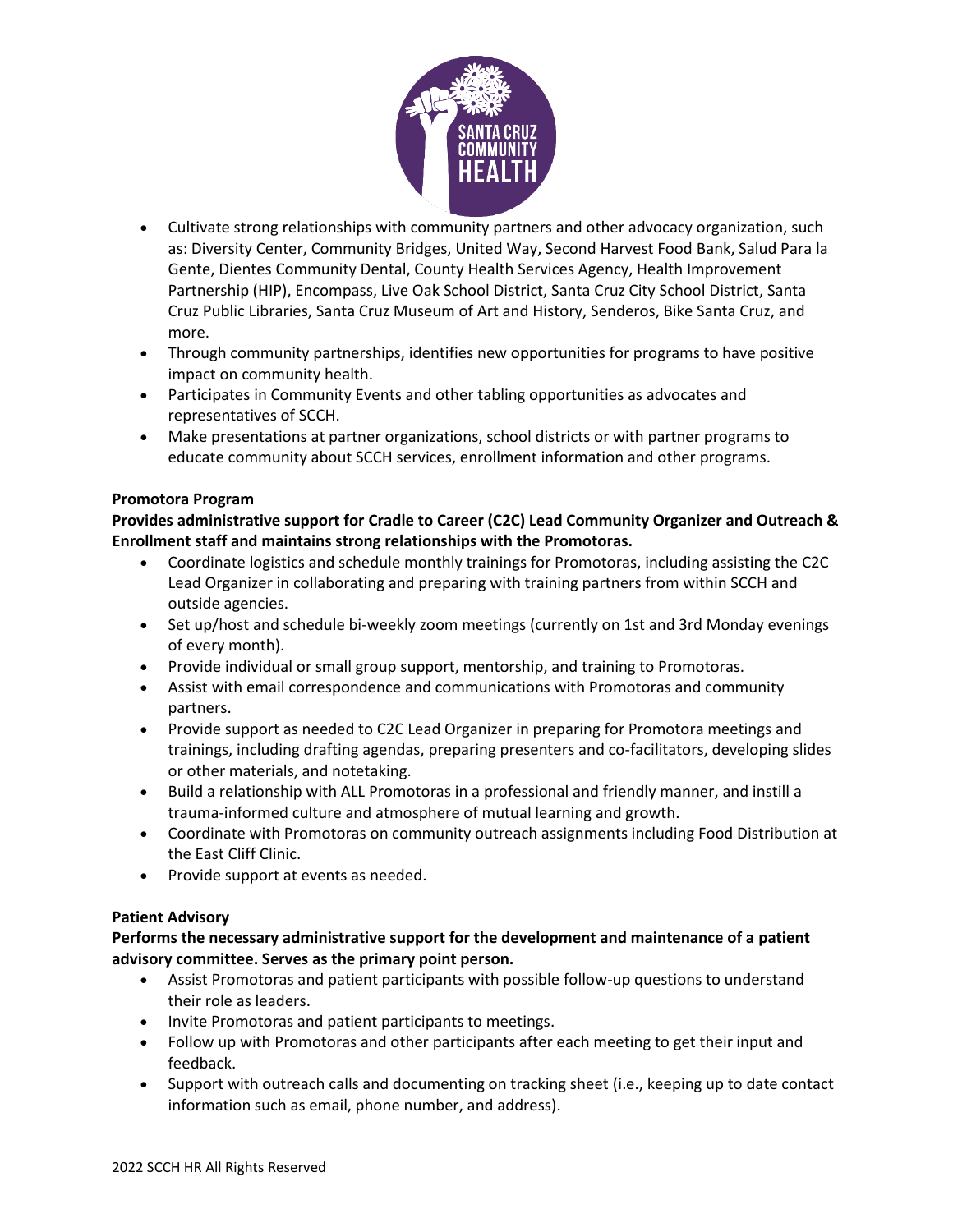- Coordinating gift card distribution:
	- $\circ$  Coordinating with Executive Admin Assistant to order the appropriate number of gift cards each month
	- o Collecting recent mailing information of participants
	- o Building envelopes so they are ready to send out
- Supporting the Facilitation/Co-Chair/Notetaker need in advisory meetings:
	- $\circ$  Facilitate group discussion if needed around a question to locate leaders in the community
	- $\circ$  Listen to patient experiences, locate overlapping issues, share what was gathered to understand need or concerns in the community to inform change
- Works closely with Executive Administrative Assistant and Patient and other patient/community committees.

## **Administrative/Outreach program related tasks:**

- Help track inventory of outreach supplies such as:
	- o Period supplies
	- o Homeless kits
	- o Outreach Swag
	- o Volunteer Shirts
	- o Outreach Flyers and Clinic Collaterals
	- o Diapers
	- o Dental Kits and Supplies
- Track flyers to ensure we are circulating current information
- Supports Communications Supervisor with Spanish translation as needed
- Respond and follow up on smaller TE's (telephone encounters) regarding scheduling and/or confirming appointments
- Helps supervise interns and delegates tasks as needed.

## **COMPTETENCIES:**

## **Job Expertise**

- Ability to read, analyze, and interpret general health and social services guidelines, technical procedures, or governmental regulations
- Ability to write reports, health correspondence and procedure manuals
- Ability to effectively present information and respond to questions from groups or patients, center staff, and the general public
- Demonstrates knowledge and use of medical resources and procedures and policies, and applicable federal and state rules and regulations
- Demonstrates ability to assess, implement and monitor options and services to meet individual patients' health needs
- Effectively achieves quality, timely and measurable outcomes
- Acts as a patient liaison with clinic staff and community contacts
- Demonstrates ability to effectively use clinic's Electronic Health Records system (EHR)
- Participates in appropriate staff meetings and agency activities
- Perform all clinical and administrative duties expected of a medical provider at SCCH

## **Customer Service**

- Provides patient-centered customer service at all times
- Demonstrates the ability to anticipate patients' needs and deliver services and respond to patients in a timely, accurate, courteous, respectful, and friendly manner
- Demonstrates ownership, initiative, attention to detail, and follow through
- Approaches problem-solving by focusing on patients first

## **Communication Skills**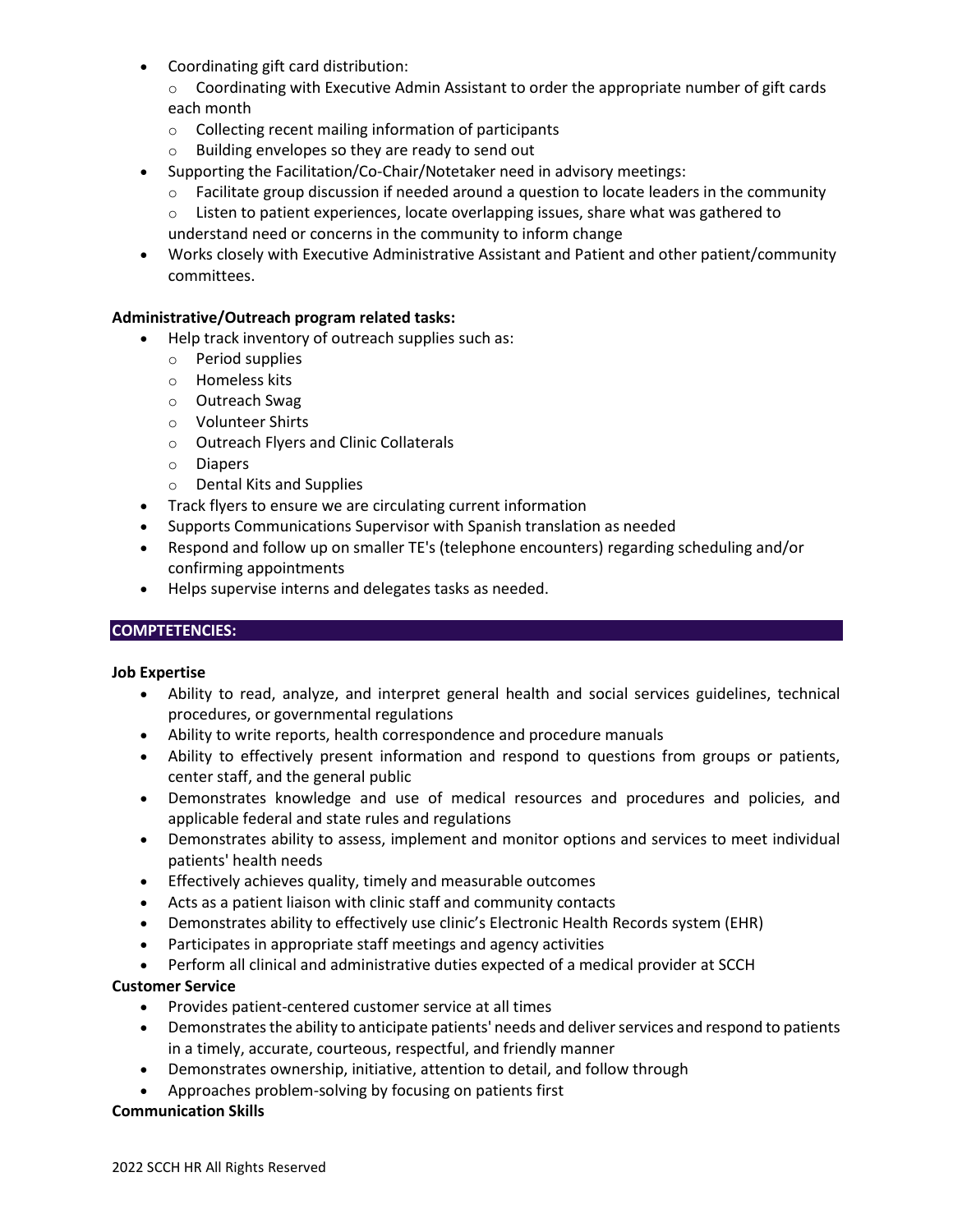

- Oral and written communication is clear, concise, accurate, positive, and respectful
- Response to oral and written questions, instructions, and information is timely and appropriate
- Checks work related email and mailbox on a daily basis

## **Teamwork/Interpersonal Skills**

- Dealings with others are characterized by fairness, courtesy, diplomacy, honesty, firmness, empathy and confidence
- Effective in offering support and assistance to others, in obtaining information from others, and in supplying information to others
- Is approachable and open to suggestions
- Demonstrates a positive attitude, flexibility, and the ability to develop effective relationships by helping others accomplish tasks and using collaboration and conflict resolution skills

## **Judgment/Problem Solving**

- Uses critical thinking and common sense to analyze situations, make timely and valid decisions, and take appropriate actions
- Demonstrates good judgment in making decisions

## **Reliability**

- Completes all assigned duties in an accurate, timely and efficient manner
- Arrives to work on time and maintains consistent attendance
- Follows instructions and appropriate procedures
- Maintains patient confidentiality as required by HIPAA

# **QUALIFICATIONS**

## **MINIMUM QUALIFICATIONS**

- It is essential that the applicant is certified as a CAA (Certified Application Assister) OR can successfully complete the Covered California Certified Application Assister certification training and test, after hire (includes: Fingerprinting, background test, online training and testing) \*\*
- CCHI (California Coverage & Health Initiatives) Health Access Assister certified
- CalFresh certified
- B.A or equivalent experience in health education, public health, sciences, or related field
- Bilingual Spanish/English
- Strong computer skills, including Microsoft Word, Excel, and the EHR, eCW
- Ability to work some evenings and Saturdays, as needed
- Ability to set-up and manage outreach events and attend SCCH events on behalf of the outreach and enrollment team
- Fully vaccinated/boosted for COVID-19, as per California Healthcare Worker mandate
- Must be extremely efficient, organized, flexible and resourceful
- Strong customer service skills and deliver services in a culturally sensitive manner
- Understand and maintain HIPAA standards of privacy and confidentiality
- Strong written and oral communication skills
- Able to use office equipment and programs (e.g., EHR, computer, copier)